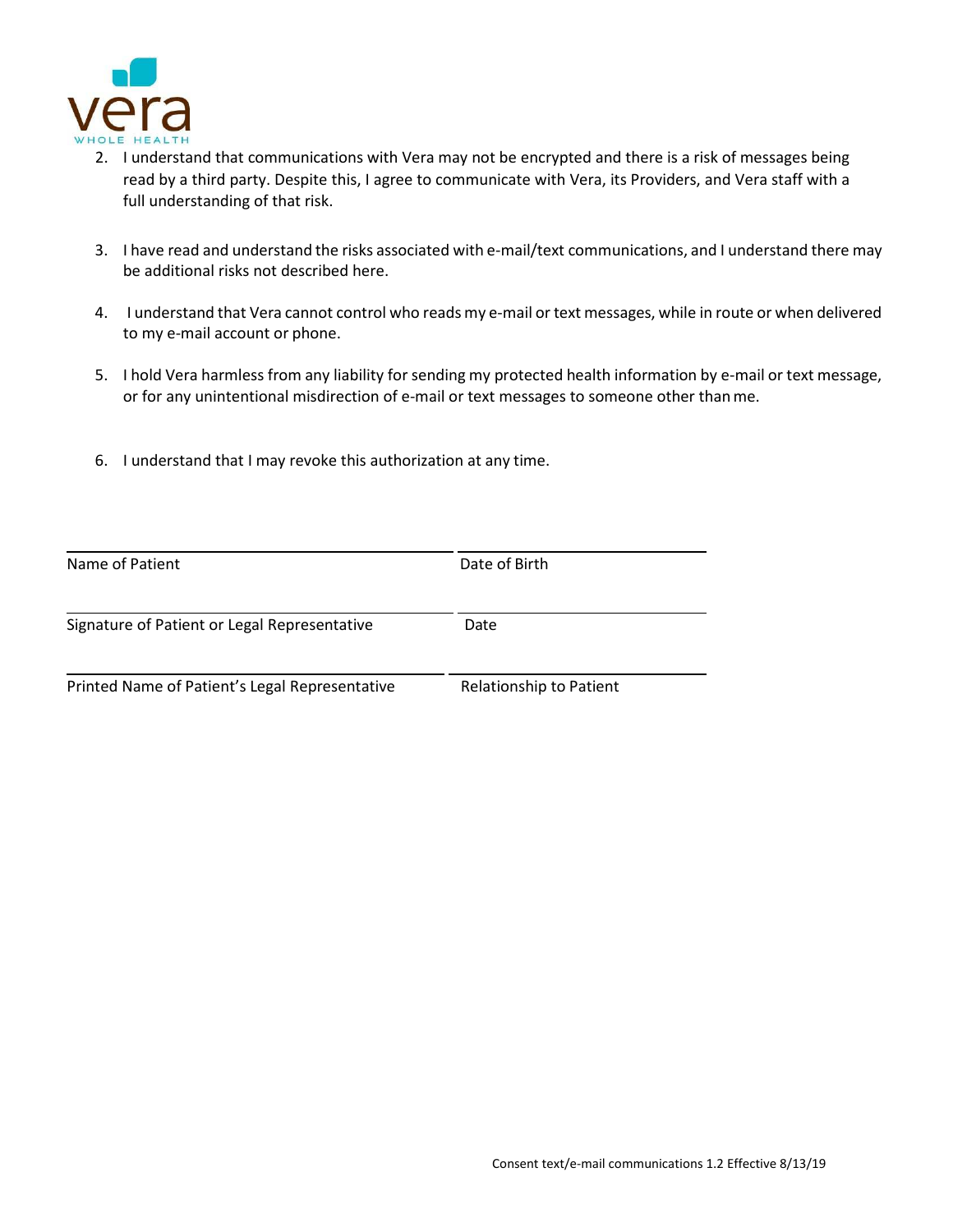

 $\Box$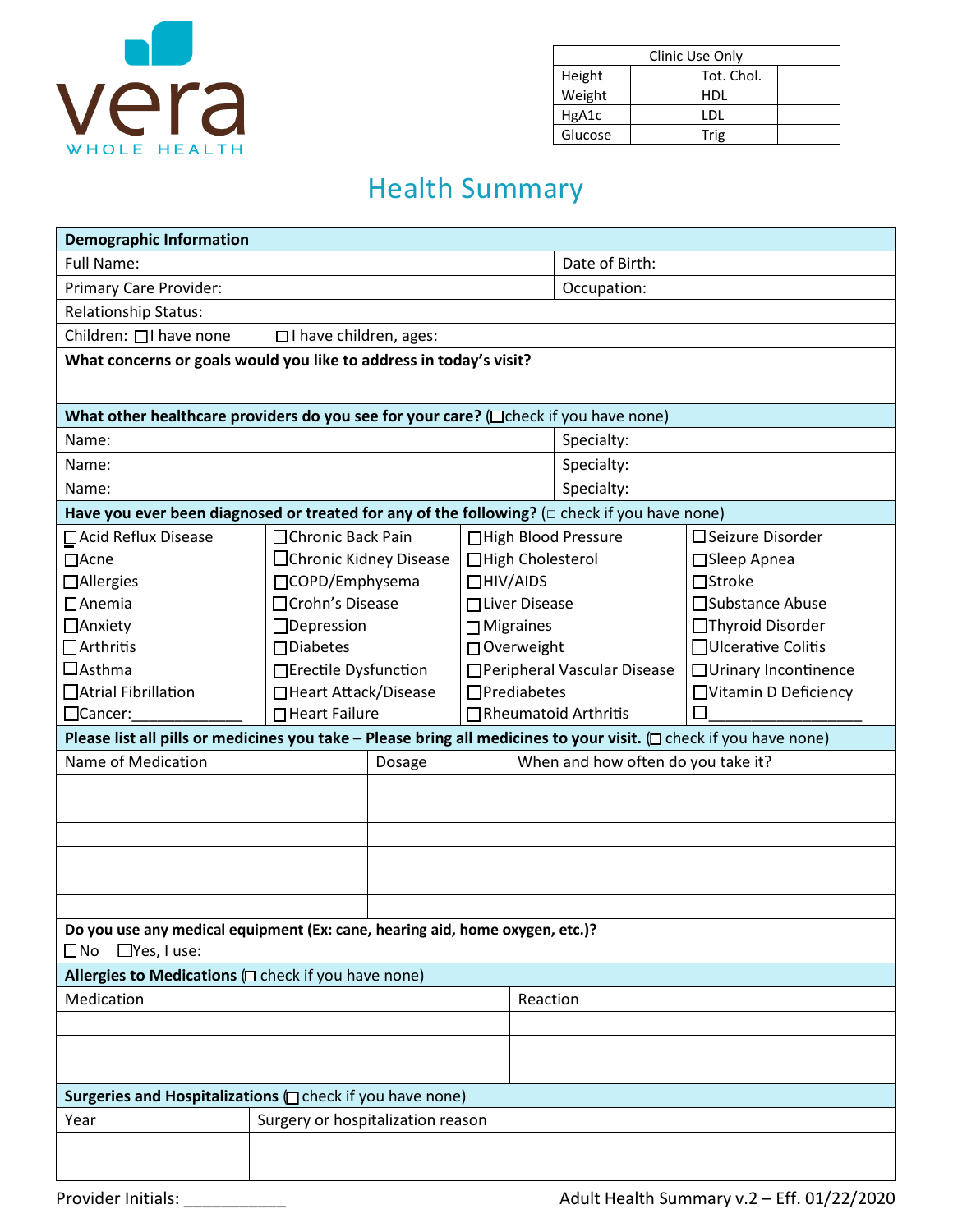| Family History – Please list all medical problems in your family, including cause of death if appropriate |  |  |
|-----------------------------------------------------------------------------------------------------------|--|--|
| $\Box$ I don't have a family history to share                                                             |  |  |
| Mother:                                                                                                   |  |  |
| Father:                                                                                                   |  |  |
| Sibling:                                                                                                  |  |  |
| Sibling:                                                                                                  |  |  |
| Other family members:                                                                                     |  |  |

| <b>Review of Systems:</b> Mark the symptoms you have had in the past 30 days and want to discuss today                                                                                                                                                        |                                                                                                                                                                                                                                                    |                                                                                                                                                                                                                                             |                                                                                                                                                                                                                |
|---------------------------------------------------------------------------------------------------------------------------------------------------------------------------------------------------------------------------------------------------------------|----------------------------------------------------------------------------------------------------------------------------------------------------------------------------------------------------------------------------------------------------|---------------------------------------------------------------------------------------------------------------------------------------------------------------------------------------------------------------------------------------------|----------------------------------------------------------------------------------------------------------------------------------------------------------------------------------------------------------------|
| <b>Constitutional</b>                                                                                                                                                                                                                                         | <b>Head and Throat</b>                                                                                                                                                                                                                             | <b>Lungs and Heart</b>                                                                                                                                                                                                                      | <b>Gastrointestinal</b>                                                                                                                                                                                        |
| Chills $\square$<br>Fatigue $\square$<br>Fever<br>٠<br>Night Sweats <sup></sup><br>٠<br>Weight Gain $\square$<br>$\bullet$<br>Weight Loss $\square$                                                                                                           | $\bullet$ Ear Pain $\Box$<br>• Eye Discharge $\square$<br>$\bullet$ Eye Pain $\Box$<br>$\bullet$ Hearing Loss $\square$<br>$\bullet$ Sinus Pressure $\square$<br>● Sore Throat □<br>$\bullet$ Vision Changes $\square$<br>$\bullet$ Snoring $\Box$ | Cough $\Box$<br>Shortness of Breath $\square$<br>Wheezing $\Box$<br>Difficulty Breathing□<br>Chest Pain $\square$<br>$\bullet$<br>Swelling of Hands or Feet □<br>Palpitations $\square$<br>Fainting $\Box$                                  | Abdominal Pain $\Box$<br>Blood in Stool □<br>$\bullet$<br>Change in Stool $\square$<br>Constipation $\square$<br>Diarrhea $\square$<br>٠<br>Nausea $\square$<br>٠<br>Vomiting $\square$<br>Heartburn $\square$ |
|                                                                                                                                                                                                                                                               |                                                                                                                                                                                                                                                    |                                                                                                                                                                                                                                             | Change in Appetite $\square$                                                                                                                                                                                   |
| <b>Reproductive: Female</b>                                                                                                                                                                                                                                   | <b>Reproductive: Male</b>                                                                                                                                                                                                                          | <b>Urinary</b>                                                                                                                                                                                                                              | <b>Skin</b>                                                                                                                                                                                                    |
| $\bullet$ Hot Flashes $\square$<br>• Menstrual Pain $\square$<br>• Irregular Periods $\square$<br>• Vaginal Discharge $\square$<br>$\bullet$ Vaginal Itch $\square$<br>• Pain with Sex $\Box$<br>$\bullet$ Decreased Libido $\square$<br>● Sexual Dysfunction | Decreased Libido□<br>$\bullet$<br>Erectile Dysfunction $\Box$<br>$\bullet$<br>Masses<br>$\bullet$<br>Penile Discharge $\square$<br>٠<br>Scrotum/Testicular□<br>$\bullet$<br>Pain $\Box$<br>Sexual Dysfunction□<br>$\bullet$                        | Painful Urination $\square$<br>Blood in Urine $\square$<br>$\bullet$<br>Frequent Urination $\square$<br>Urinary Incontinence□<br>$\bullet$<br>Nighttime Urination $\square$<br>Flank Pain $\square$<br>$\bullet$<br>• Slow Stream $\square$ | • Acne $\square$<br>Itching□<br>٠<br>Change in Mole $\square$<br>Rash<br>٠<br>Skin Masses or Lumps□<br>Hair Loss <sup>□</sup><br>$\bullet$<br>Skin Lesion□                                                     |
| • Breast Discharge $\square$                                                                                                                                                                                                                                  | <b>Mental Health</b>                                                                                                                                                                                                                               | <b>Metabolic/Endocrine</b>                                                                                                                                                                                                                  | <b>Neurologic</b>                                                                                                                                                                                              |
| ● Breast Lumps <sup>[1]</sup><br>• Breast Pain $\square$<br><b>Musculoskeletal</b><br>$\bullet$ Joint Pain $\Box$                                                                                                                                             | $\bullet$ Anxiety $\Box$<br>• Depression $\square$<br>• Difficulty Sleeping                                                                                                                                                                        | Cold Intolerance <sup>[1]</sup><br>$\bullet$<br>Heat Intolerance□<br>٠<br>Extreme Thirst□<br>٠<br>Extreme Hunger□<br>٠                                                                                                                      | Dizziness $\square$<br>Numbness/Tingling $\square$<br>٠<br>Extremity Weakness□<br>Headache $\Pi$                                                                                                               |
| Muscle Weakness $\square$<br>$\bullet$                                                                                                                                                                                                                        | Hematologic/Lymph                                                                                                                                                                                                                                  | <b>Environmental</b>                                                                                                                                                                                                                        | Memory Loss□                                                                                                                                                                                                   |
| Neck Pain $\square$<br>$\bullet$<br>Joint Stiffness <sup>[1]</sup><br>٠<br>Back Pain□<br>$\bullet$<br>Joint Deformity <sup>[]</sup><br>٠                                                                                                                      | • Easy Bleeding $\square$<br>$\bullet$ Easy Bruising $\Box$<br>• Swollen Lymph Nodes <sup>1</sup>                                                                                                                                                  | Contact Allergy $\square$<br>$\bullet$<br>Environmental Allergy $\Box$<br>Food Allergy□<br>$\bullet$<br>• Seasonal Allergy <sup>[1]</sup>                                                                                                   | Seizures $\square$<br>Tremors $\square$<br>Change in Gait $\square$<br>Increased Falls $\square$                                                                                                               |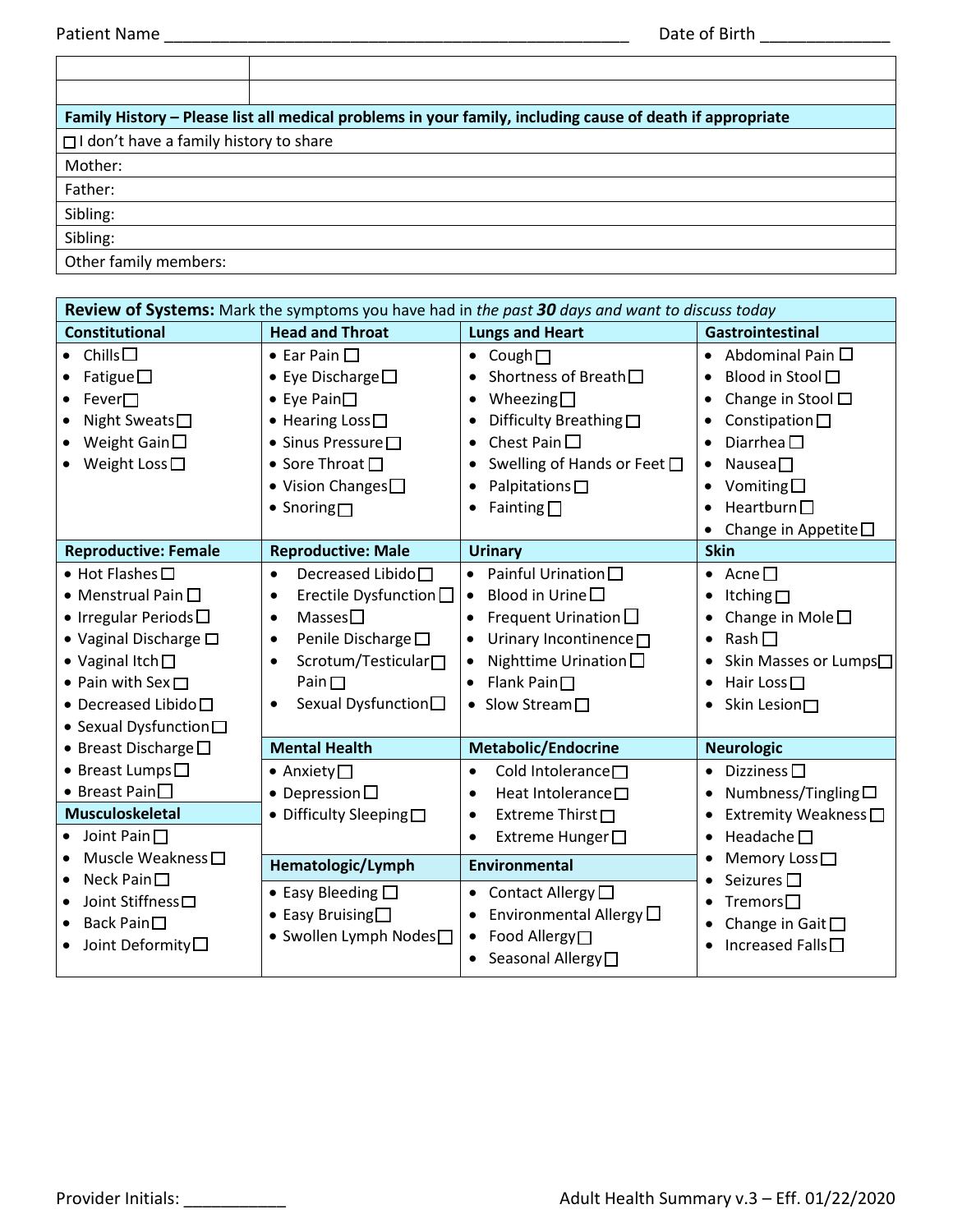Patient Name \_\_\_\_\_\_\_\_\_\_\_\_\_\_\_\_\_\_\_\_\_\_\_\_\_\_\_\_\_\_\_\_\_\_\_\_\_\_\_\_\_\_\_\_\_\_\_\_\_\_ Date of Birth \_\_\_\_\_\_\_\_\_\_\_\_\_\_ **General Health In general, would you say your health is:** □ □ Excellent □ Very Good □ Good □ Fair □ Poor **How would you describe the condition of your mouth and teeth – including false teeth or dentures:** □ Excellent □ Very Good □ Good □ Fair □ Poor **In general, how satisfied are you with your life?** □ Very Satisfied □ Satisfied □ Dissatisfied □ Very Dissatisfied **How often do you find yourself confused by health information like what your medical provider tells you?** □ Usually □ Sometimes □ Rarely **Do you have a:** • Medical power of attorney? • Living will/advanced directives? □ Yes □ No □ Yes □ No **How interested are you in making changes to improve your health?** □ Very interested □ Somewhat interested □ Not interested If interested, what health change do you want to make? **Wellness**  Average hours of sleep per night? \_\_\_\_\_\_\_\_\_\_\_\_\_\_\_\_\_\_\_\_\_\_\_\_\_\_\_\_\_\_\_\_\_\_\_Do you feel rested when you awaken? □ Yes □ No **Average hours of physical activity per week?** Type(s) of activity: **How often do you eat fruits or vegetables?** □ Every meal □ With most meals □ Once a day □ Less than once a day **How often do you consume foods or drinks that are high in added sugar?** (Ex: soda, sweetened drinks, desserts, etc.)  $□$ 3+ times a day  $□$ 1-2 times a day  $□$ A few times a week  $□$  Less than once a week **How often do you eat fried or highly processed foods?** (Ex: fast food, bacon, potato chips, etc.) □ 3+ times a day □ 1-2 times a day □ A few times a week □ Less than once a week **Do you consume caffeine?** □ Yes □ No **If yes, how much per day?** \_\_\_\_\_\_\_\_\_\_\_\_\_\_\_\_\_\_\_\_\_\_\_\_\_\_\_\_\_\_\_ **Behavioral Health Do you have significant stress with any of the following?**  □ Work □ Finances □ Legal Issues □ Housing □ Family Concerns □ Relationships □ Other: □ □ □ △ △ How often do you get the social and emotional support you need? □ Usually □ Sometimes □ Rarely Are religious or spiritual beliefs or practices something that you use for support? **□** Usually □ Sometimes □ Rarely **Think about the last 2 weeks as you answer the following questions: How often have you had little or no interest in daily activities?**  □ Not at all □ Several days □ More than half the days □ Nearly every day  **How often have you been bothered by feeling down, depressed, or hopeless?**  □ Not at all □ Several days □ More than half the days □ Nearly every day  **How often have you felt nervous, anxious, or on edge?**  □ Not at all □ Several days □ More than half the days □ Nearly every day  **How often were you not able to stop worrying or control your worry?** □ Not at all  $\Box$  Several days  $\Box$  More than half the days  $\Box$  Nearly every day **Tobacco Use What tobacco or vapor products have you used?** □ Cigarettes □ Chew □ Vapor/e-cigarettes □ Other\_\_\_\_\_\_\_ □ None **If you've ever smoked cigarettes, answer the following:**(otherwise, skip to next section) How many cigarettes per day? \_\_\_\_\_\_\_ Number of years used: \_\_\_\_\_\_\_ If you stopped, when did you quit?

**Alcohol and Drug Use** 

**How often do you have a drink containing alcohol?**